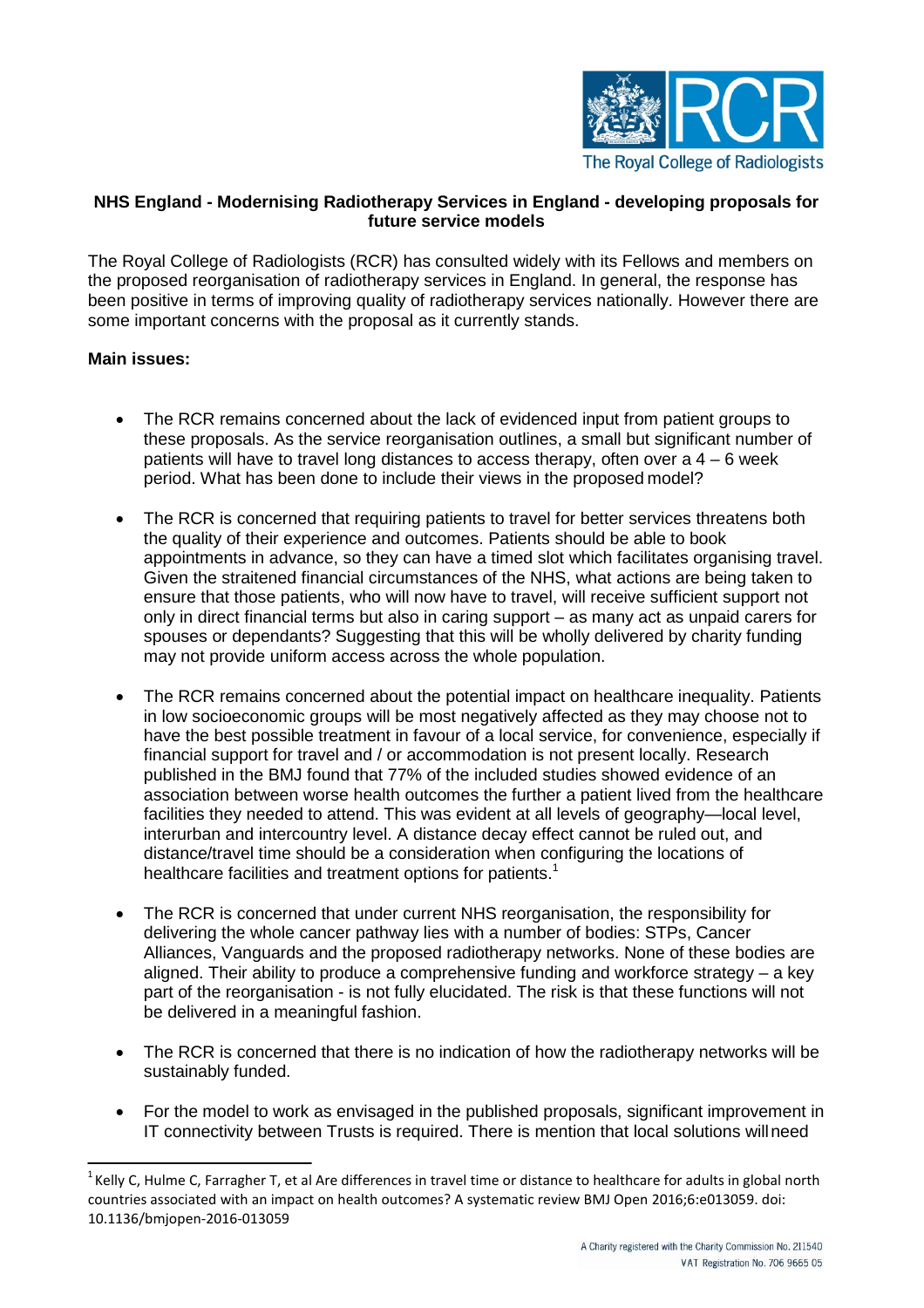to be sought by the network boards. This is not logical given the small number of providers and the urgent national need for IT connectivity from the outset of the reorganisation. For cost effectiveness, a national IT solution should be sought for the reorganisation to be effectively implemented. The funding promised for radiotherapy service improvements has been badged for both software upgrades and IT infrastructure. The RCR would welcome clarity around how IT connectivity on a national scale will be achieved. Without investment up front, the potential gains for patients and those delivering a radiotherapy service cannot be realised. This connectivity does not just encompass treatment planning systems but also RIS/PACs, pathology and EPR systems. Given current restrictions around data sharing between Trusts, these problems must be fully addressed, and a solution implemented prior to service reorganisation or the new model will not work

• In summary, the RCR broadly supports the rationale underpinning these proposals but significant questions around supporting patients to travel, essential IT infrastructure, and support for network implementation including sustainability and governance and patient input need to be addressed.

# **Responses to Questions**

## **Question 1 & 2: To what extent do you support or oppose this proposal? Please provide comment in support of your answer.**

The RCR supports the principles underpinning this proposal, as it is clear that there needs to be a sufficient concentration of patients with rare cancers to maintain sufficient expertise to treat them safely and effectively. Additionally, it is unlikely that services for rare cancers are cost-effective unless they are centralised.

The RCR feels that an important part of this consultation revolves around the debate between having local services and asking patients to travel for better services. The RCR strongly believes that as many services as possible should be carried out locally. The RCR has concerns that patient travel times may detract from patient experience and outcome, and has evidence that patients will often choose a local service over a superior treatment if the distance is much further, with demographics often determining the patient's decision. An RCR audit found that patients were declining travel for treatment to a limited number of centres commissioned, reducing access and potentially negatively impacting on patient outcome[s](#page-1-0)<sup>2</sup>.

### **Question 3 & 4: To what extent do you think our description of the impacts is accurate? Please describe any other impacts which you think we should consider, and what more might be done to avoid, reduce or compensate for the impacts we have identified and any others?**

The RCR finds the descriptions of the impacts to be partially accurate. The improved outcomes impact (B2.4) is described effectively; however, there is insufficient recognition of the need for patients to travel to specialised centres and the challenges that this may cause to the patients, such as the personal organisation required in terms of distance from home/transport/accommodation costs/backfill of caring responsibilities. Placing the burden of this on charitable funding will lead to uneven access to such support by patients.

2.14 The Royal College of Radiologists' publication: *The timely delivery of radical radiotherapy: standards and guidelines for the management of unscheduled treatment interruptions*  recommends 'that during machine breakdowns, patients in "category 1" should be have no

<span id="page-1-0"></span><sup>&</sup>lt;sup>2</sup> J. McAleese, S. Baluch, K. Drinkwater, P. Bassett, G.G. Hanna. The Elderly are less likely to Receive Recommended Radical Radiotherapy for Non-small Cell Lung Cancer. *Clinical Oncology* , Volume 29 , Issue 9 , 593 - 600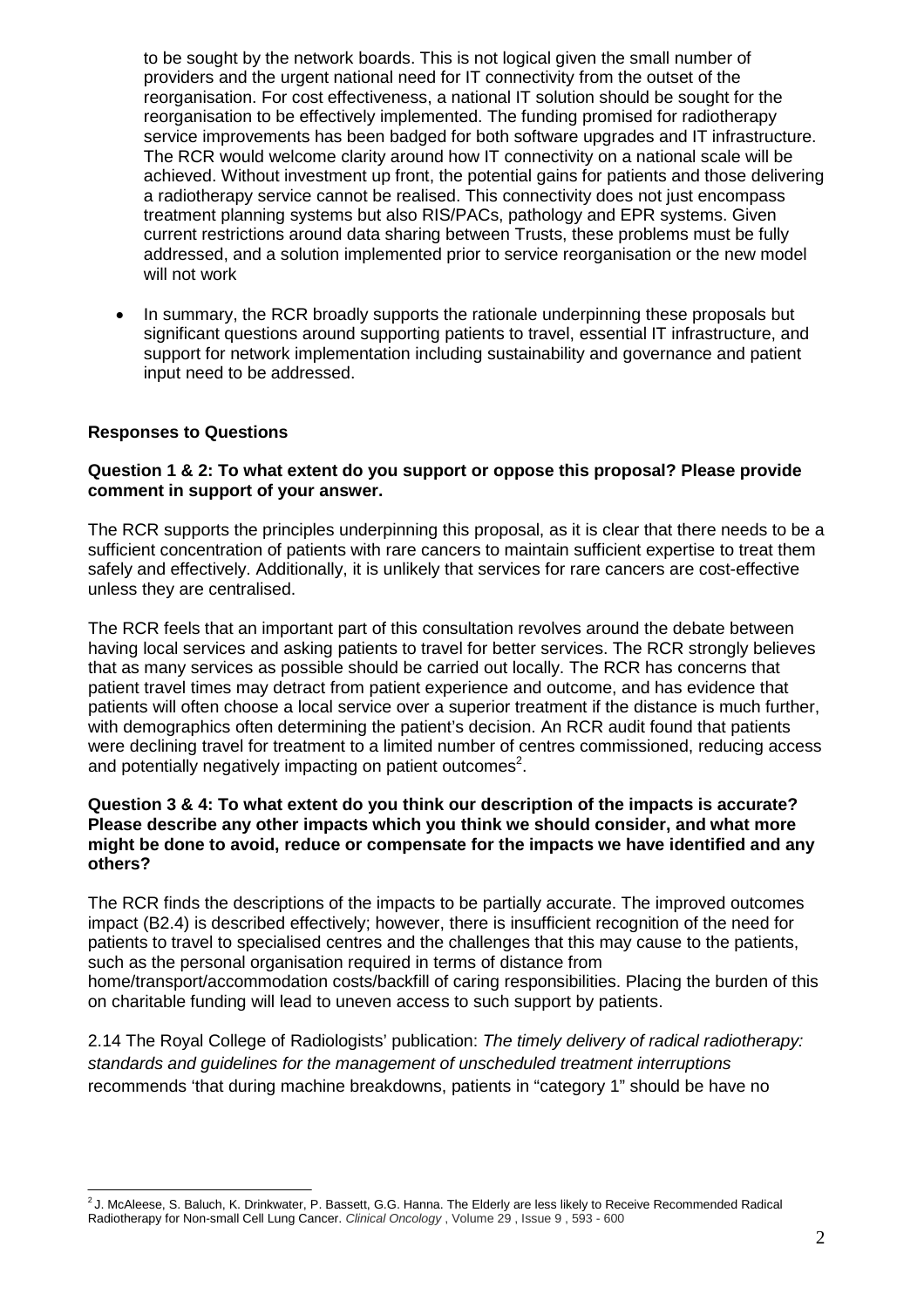uncompensated gaps as this reduces tumour control<sup>[3](#page-2-0)</sup>. This document is undergoing a review at present and the updated version is expected to be published autumn 2018. There may be some movement of tumour categories e.g. anal cancer is likely to be classified as category 1. Can the reference to the guideline indicate that latest published version is to be used?

2.13 Recommendation of the use of ALERT-B for pelvic toxicity is welcomed. An expectation that every radiotherapy network will identify and provide a late effects service should be an explicit part of the commissioning of radiotherapy. The Clinical Oncology Heads of Service meeting in autumn 2017 discussed pelvis toxicity and some centres indicated that they did not have access to a service to refer patients, once identified as having a problem.

B3.6 needs some careful re-wording. It appears to imply that 'each consultant clinical oncologist will be responsible for treating' a cohort of rare cancers. This suggests that each consultant in each centre will treat common and uncommon cancers. As the RCR understands it, the purpose of the networks is to ensure that fewer consultants treat the uncommon cancers in fewer centres, where they are able to maintain sufficient case-mix and expertise.

B3.8 does not describe how the leadership of radiotherapy networks will be determined in terms of contracting and funding. Unless this is carefully defined, it is unlikely that there will be any significant changes to the existing pathways. Unless some contractual 'teeth' are described (and implemented) then the whole exercise will have little of the desired impact.

Cancer alliances, Vanguards, STPs and radiotherapy networks are not always co-terminus and one provider may cross two alliances. The relationship between cancer alliances and providers is already complex without the addition of radiotherapy networks, and so the RCR would like this additional layer to be carefully and thoroughly considered before being clearly defined in this proposal.

We are also concerned that the networks will not be functional without the IT connectivity to support them. Section A2.5 and 2.15 speaks about the proposed radiotherapy networks seeking local IT solutions, but this is wasteful of effort. There were early requests in the consultation period requesting better access to IT solutions to link networks and radiotherapy facilities. These do not appear to feature in the proposals. It is a significant challenge to attempt to facilitate intraorganisational IT-data-collaboration. The success of the networks will be mainly dependent on fully-functioning IT links, and this will require support and facilitation.

# **Question 5: Please describe any equality or health inequality impacts which you think we should consider in relation to the proposed service specification, and what more might be done to avoid, reduce or compensate for the impacts we have identified and any others??**

There is an established link between poverty and cancer which will cause healthcare inequalities. The proposed plan could mean that many patients cannot afford to travel for treatment. Only a small proportion will be eligible for state benefit and travel costs. It is stated in section A2.6 of the service specification that "during the consenting process it will be important for each oncologist to provide information about travel transport and any available accommodation options". If these do not exist this puts a significant strain on the oncologist to justify unequal access to healthcare. Those who are on low income or the self-employed cannot afford to take longer periods of time off work to travel for treatment. Also, some patients have childcare issues or other caring roles of parents/spouses and it is unrealistic to assume they will be able to be away from their home for long periods of time. Based on previous experience of specialised commissioning, for example lung SABR, we know that patients will decline a potentially superior treatment for a less 'complex' treatment delivered locally. The motivated patient with higher level of income and excellent family support is likely to accept such treatments and there is real potential for discrimination along socioeconomic lines. This is particularly relevant as some of the intermediate and rare cancers

<span id="page-2-0"></span><sup>3</sup> The Royal College of Radiologists *The timely delivery of radical radiotherapy: standards and guidelines for the management of unscheduled treatment interruptions,* Third edition, 2008. London: The Royal College of Radiologists, 2008.